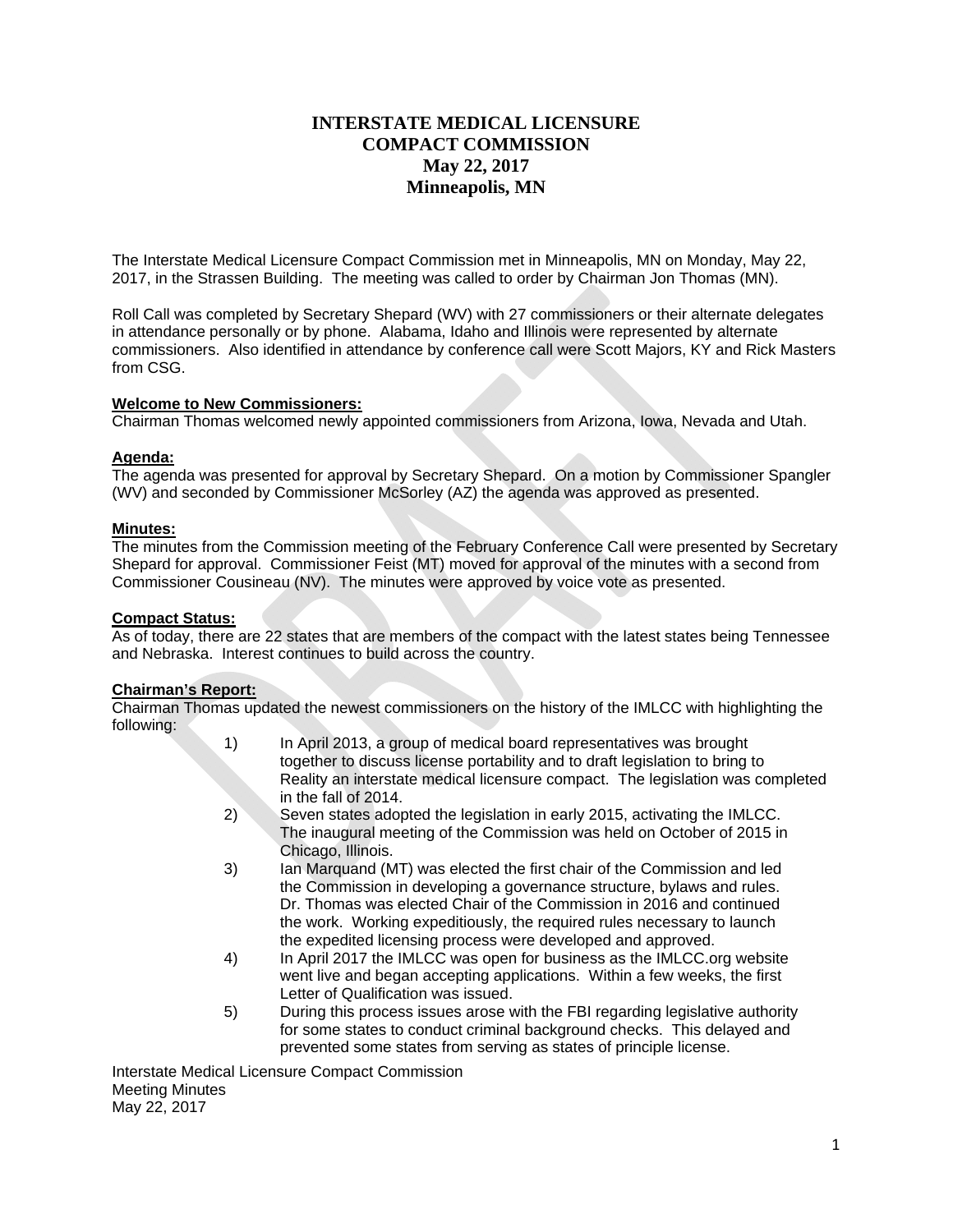6) Personnel changes at CSG resulted in the transfer of administrative functions to the IMLCC officers until an Executive Director is hired. The Commission did, however, confirm Rick Masters would still represent the IMLCC as legal counsel.

There has been much discussion with stakeholders and others regarding the FBI issues. The Chair provided a clarification between the perceptions and rumors regarding this issue and the facts as substantiated in Commission meeting minutes and reports. A few member states received letters from the FBI expressing their concern over the statutory authority for those member states conducting criminal background checks. The Executive Committee discussed the options open to the Commission which included seeking a declaratory judgement, drafting legal arguments and forwarding to the FBI and Congress, seeking federal legislation, scheduling additional meetings with the FBI or addressing the issue on a state by state basis. With the Commission's limited resources and given that there appeared to be slightly different issues emphasized by the FBI on a state by state basis, the Executive Committee agreed to let each state address the issues through statutory compliance. While this has taken a longer time than was originally perceived, the Commission feels it is the correct way to have addressed this issue, even though it has caused some member states to remove themselves as prospective states of principle licensure until the legislative work has been completed.

Commissioner McSorley (AZ) asked if the Commission should adopt rules to provide additional support and guidance to those states dealing with FBI issues. The Bylaws Chair, Commissioner Bowden (IA) answered by suggesting advisory opinions may be better suited in these cases with much more education needed for the licensing staff of each member board. It was also suggested that each member state look into the possibility of utilizing the "RapBack" program from the FBI for current criminal activity updates. A lot of process questions were raised and will be included in the FAQ section of the IMLCC.org website.

The Chair provided a summary of all formal presentations he participated in since the last meeting and a list of all IMLCC committee and sub-committee meetings held from December 2016 to the present.

# **Committee Reports:**

# Executive Committee:

The minutes of all Executive Committee meetings held from February 7<sup>th</sup> through April 18, 2017 have been reviewed by the Executive Committee and are now presented for review and approval by the full Commission. There were, inadvertently, two sets of minutes with the March  $7<sup>th</sup>$  date in the packet. The date on the second set of minutes was amended to read "March 21, 2017. On a motion by Commissioner Feist (MT) and seconded by Commissioner Cousineau (NV) all Executive Committee minutes were approved as amended.

The Commission has received several IMLCC inquiries from physicians licensed through the Veterans Administration system. If that physician holds a primary license in a state in which none of the residency eligibility requirements are met for an IMLCC Letter of Qualification, then he/she is not eligible. There was discussion on whether a rule was needed to formally address this issue, but the Compact language is clear enough that members felt addressing this in our Frequently Asked Question section of the website was sufficient.

# Budget Committee/Treasurer:

Treasurer Zachariah (IL) reported \$56,767.11 in the Commission Treasury as of May 4, 2017. That money is accounting for 48 LOQ's issued as of that date, plus the \$25,000 from FSMB. PayPal fees for processing applications has amounted to \$852.26 as of May 4, 2017.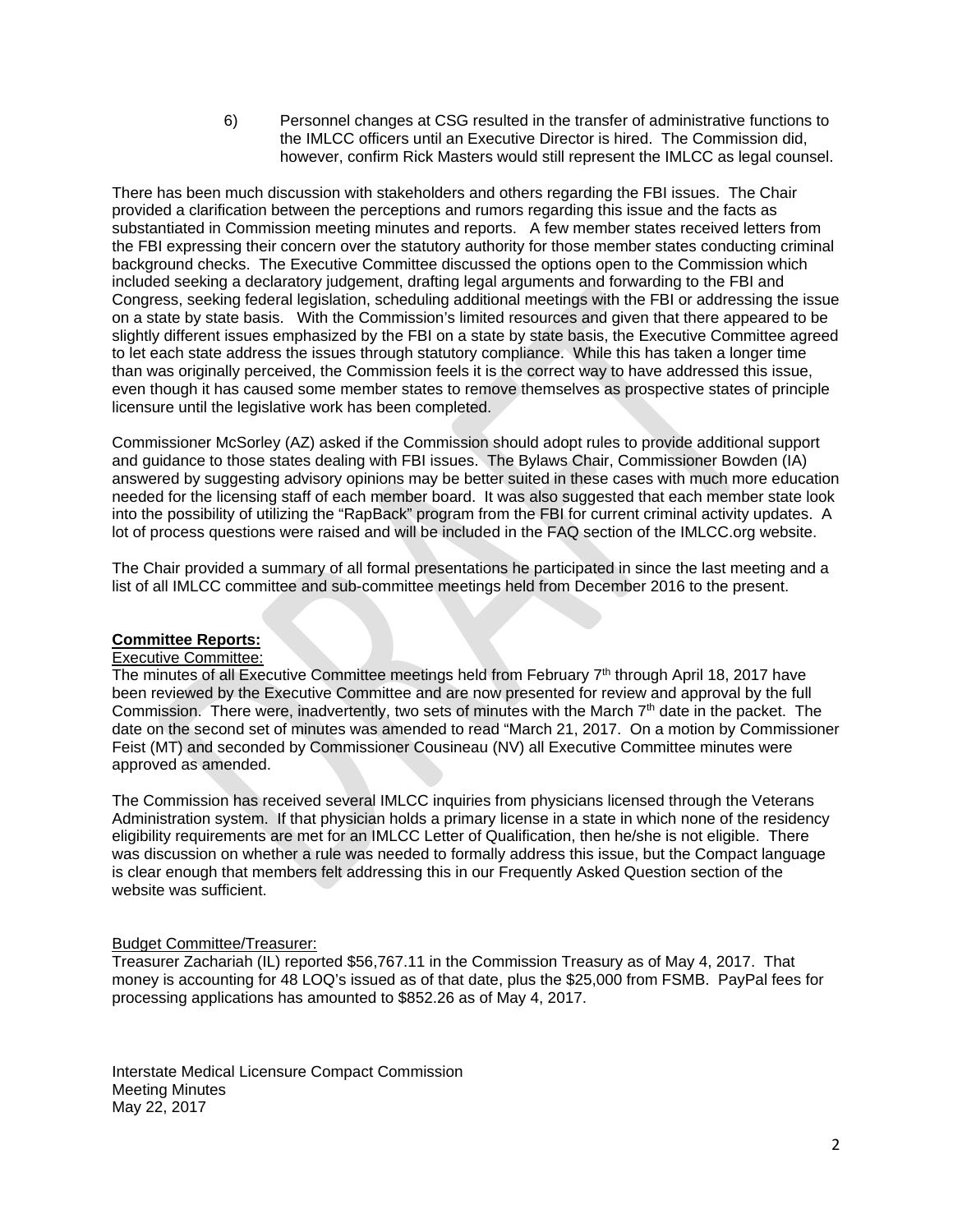The Commission has collected application fees which belong to the member states and has not yet been distributed. A survey was forwarded to 34 commissioners to determine what method of payment was desired by each state medical board. Only 13 responses have been received to date with 60% requesting payment by check. Also, a method of maintaining that information is required as well as a determination of what data must be recorded.

Past Chair Marquand (MT) noted that while operations of the Commission are still supported for the next two years with the HRSA grant money, perhaps two mechanisms for reporting should be developed. One report for the monies being received from application processing and a second report on the use of HRSA funds. He also suggested developing a "savings" account with application fees which could eventually be used as operating funds. Treasurer Zachariah (IL) responded by sharing that the Executive Committee along with the grant administrators determine which expenses should be reported as HRSA expenses and which ones are attributable to application processing.

# Communications Committee:

The Chair referred to a short report within the Briefing Books but indicated that a lot of work has been going on in the background. Commissioner Shepard (WV) emphasized the critical importance of communication during this phase of our work. Each commissioner must communicate clearly with the Commission and with their medical board staff as the application routing process continues to move forward.

With the termination of the CSG contract for administration and, until an Executive Director is hired, insuring clear communication about meetings, trainings, rules, etc. has been thrust upon this committee. Member participation is crucial for our success. As each person tries to take on additional responsibilities within the commission, there is no longer one central contact person. In the transitional time, prior to the hiring of an Executive Director, the Communications Chair will be given access to the IMLCC.org inquiry line and will screen those inquiries and disseminate them to the appropriate chairperson to respond through an InquiryIMLCC.net email address with consistent and clear answers to questions.

The Commission broke at 10:00 AM for a 30 minute break.

The meeting of the IMLCC reconvened at 10:30 AM.

# Audit Committee:

The Audit Committee had recommended an audit be completed at the end of calendar year 2017 and yearly thereafter. A motion was made by Commissioner Landau (AZ) and seconded by Commissioner Brunson (MS) for an audit to be conducted at the end of the calendar year 2017. The IMLCC Treasurer raised the concern of an audit being required at the end of every fiscal year which would be June 30, 2017.

The IMLCC Bylaws, Article 8, Section 3, call for a financial audit by an independent certified or licensed public accountant, as required by the Compact, upon the determination of the Commission, but no less frequently than once each year. The Compact legislation requires an annual financial report be included in the annual report of the Commission to member boards and legislatures.

The Landau motion was amended to require an audit at the end of the fiscal year 2017 and annually thereafter. Commissioner Brunson agreed with the amended motion with the understanding that the auditor for the 2017 review, with only three months of revenue, may engage a limited review. The motion, as amended, passed unanimously by voice vote.

Interstate Medical Licensure Compact Commission Meeting Minutes May 22, 2017 The Audit Committee provided clarification on the \$5,000 spending authority with the Treasurer being notified of each expenditure for reconciliation.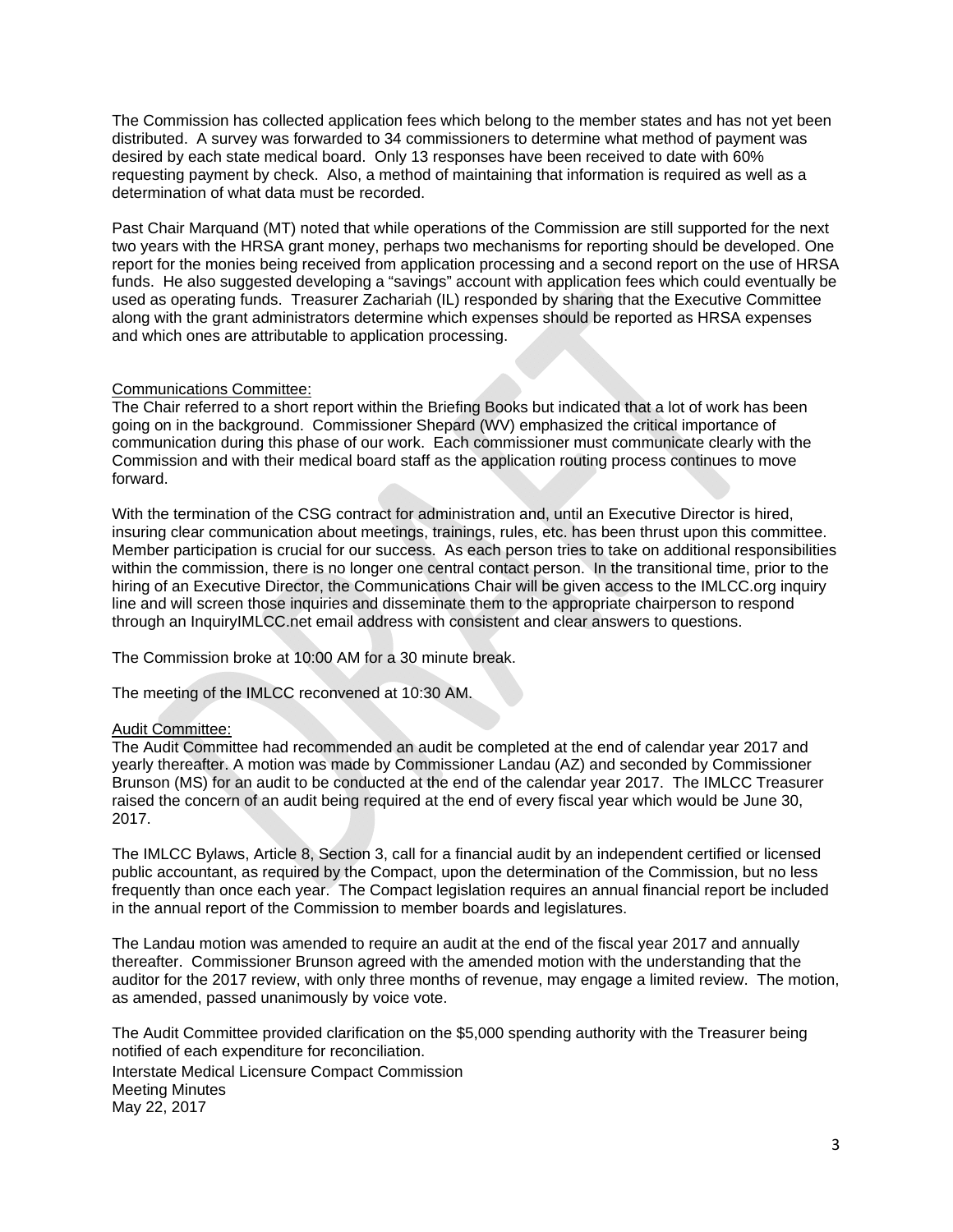# Personnel Committee:

The committee has been meeting via conference calls and, to date, has received 4 applications for the Executive Director position. The position has been changed to a part time, administrative position with the IT portion of the job to be contracted out with the current Project Manager to insure stability of the system. Telephonic interviews of all candidates will be conducted on June 12, 2017, with a recommendation forwarded to the Commission by early July. The committee requested the Commission's input on questions to pose during the interviews.

Question was raised about an office address for the commission. Until an Executive Director is hired, the Commission address has been that of the Commission Chair. Chair McSorley reported that the Executive Director's function will be carried out from their home initially. That address could become the mailing address for the Commission or we could obtain a post office box in the same town as Director. These details will be worked out in the contract which our legal counsel will assist in drafting. A motion was made by Commissioner Cousineau (NV) and seconded by Commissioner Garland (ID) for the Personnel Committee to present a slate of candidates to the full commission for the selection of the Executive Director. This may be carried out by conference call as soon as the telephonic interviews have been completed. The motion was carried by voice vote. A date and time for the call will be decided at the end of today's meeting.

The Commission agenda was temporarily suspended at 11:00 AM for the public meeting regarding the proposed rule changes. The meeting was called back into session at 11:10 AM.

#### Bylaws/Rules Committee:

Immediately following the public comment hearing at which there were no public comments, the Bylaws/Rules Committee recommended the amendments as presented on the following rules:

- 1) Acceptance of the Chapter 3 (Rule on Fees);
- 2) Acceptance of the Chapter 5 (Rule on Expedited Licensure)

Commissioner Bohnenblust (WY) reported that each use of DocuSign establishes a charge of \$5.00 to the Commission for processing. Also, the Commission is currently absorbing the cost of processing credit card payments for applicants. There is currently no database collecting the needed information for notifying the licensees of pending expirations and the current wording in the proposed amendment of Chapter 5.8(1) does not provide a way of capturing that data. Therefore, Commissioner Bohnenblust (WY) made the following motion which was seconded by Commissioner Brunson (MS) :

 N*ot less than 90 days prior to the expiration date of a license issued through the Compact, the member board that issued the license shall notify the physician by e-mail of the pending expiration of the license and provide information on the process to renew the license, and a link to the Interstate Commission's web page to start the renewal process.* 

The amendment passed with 17 "yes" votes and 4 "no" votes with a show of hands from those in attendance and voice vote from those attending via phone.

A second amendment was moved by Commissioner Landau (AZ) and seconded by Commissioner Garland (ID). The amendment to 5.8 (6) read as follows:

*After the license is renewed the member board may collect and act upon additional information from the physician related to that state's specific requirements for license renewal.*

Interstate Medical Licensure Compact Commission Meeting Minutes May 22, 2017 The motion passed by voice vote.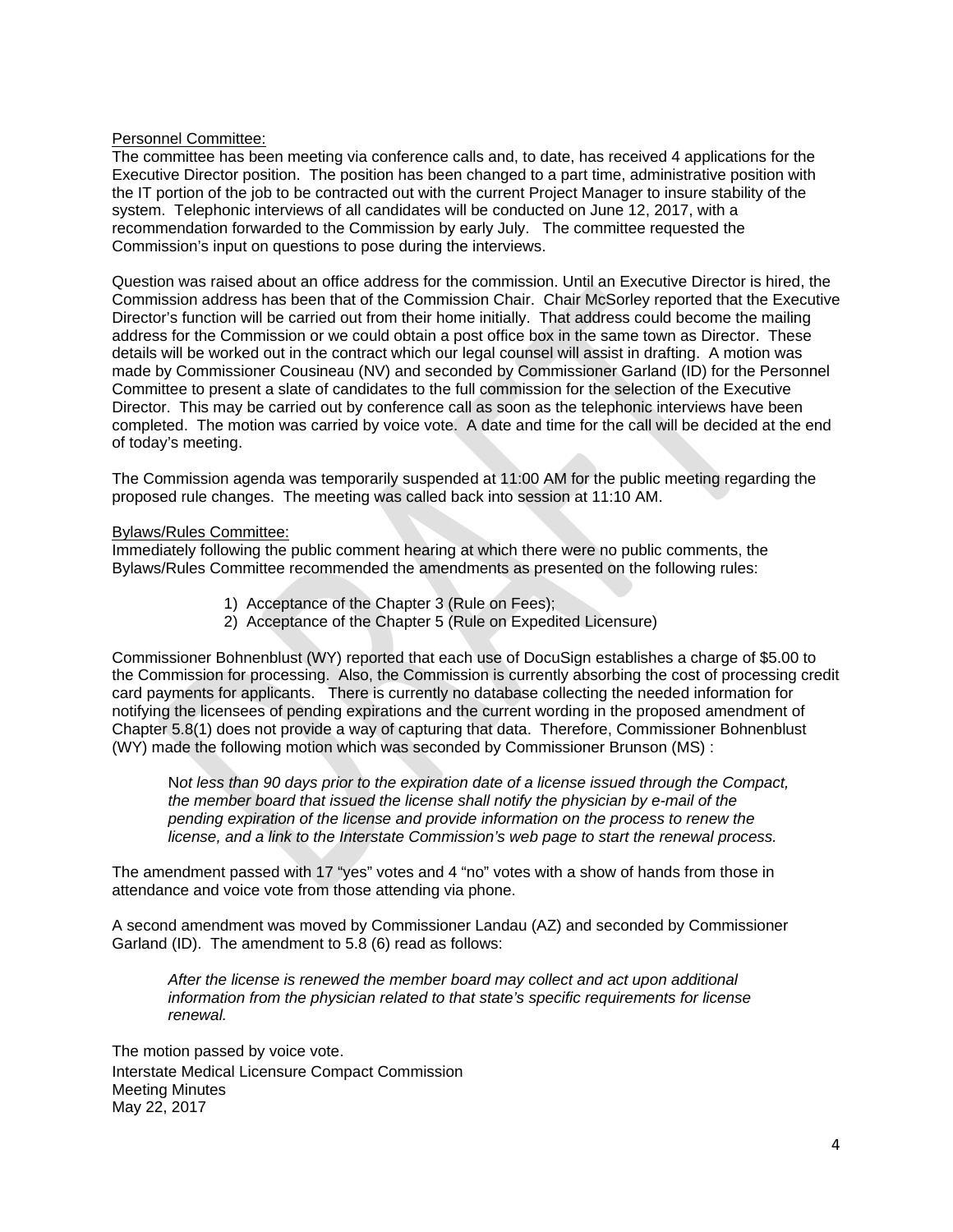Commissioner Cousineau (NV) moved and Treasurer Zachariah (IL) seconded the following motion:

 *Approval of the Chapter 5 Rules, as amended, and Chapter 3 Rules in mass with the insertion of \$25.00 for the non-refundable service fee in 3.4(3).* 

The motion was unanimously passed by voice vote.

The Chair recessed the meeting for members to take advantage of the food prepared for lunch and then reconvened for a working lunch.

Bylaws Chair Bowden (IA) presented Section 2.6 and Section 5.5(2) "b" which were adopted by the Commission on February 22, 2017 as an emergency rulemaking action. This action is only effective for 180 days from the date of adoption and would need formal adoption by the Commission for continuance as an amended rule. The Bylaws/Rules Committee recommends the notice of action to formally adopt the emergency rules and place for public comment on the IMLCC.org website with notice of public hearing on June 23, 2017. The rules would then be presented to the Commission at the June 27, 2017 meeting for adoption. As a recommendation from the Bylaws/Rules Committee, the recommendation was passed unanimously by voice vote.

# Technology Committee:

IStaRS was opened to a limited number of applicants in January 2017, but was shut down when the criminal background issue became confusing as to which member states were "authorized" to conduct the background checks. On April 6, 2017 the first Letter of Qualification was issued from the Wisconsin Medical Examining Board and we were open for business.

Now we must identify the next steps needed to meet the operational requirements of member boards. The Technology Committee lists those as follows:

- 1) Second Use Case/Acquiring additional licenses with an existing LOQ;
- 2) Renewals
- 3) Disciplinary Alert System
- 4) Renewal of LOQ
- 5) Transfer of SPL
- 6) Automated Data Exchange
- 7) Database to provide metrics regarding the operation of IStaRS and, by extension, the IMLC
- 8) Ability for member states to access/download Core Data Set
- 9) Clearly defining state of principal license based on residence requirements
- 10) Continue educational opportunities
- 11) Six month review of system in October 2017
- 12) Other needs as identified

# Committee Assignments:

With several newly appointed commissioners, the Chair revised the Committee Assignments as follows:

Audit Committee: Jon Thomas, Chair

 Brian Zachariah Anne MacGuire Jerry Landau Erich Garland Larry Marx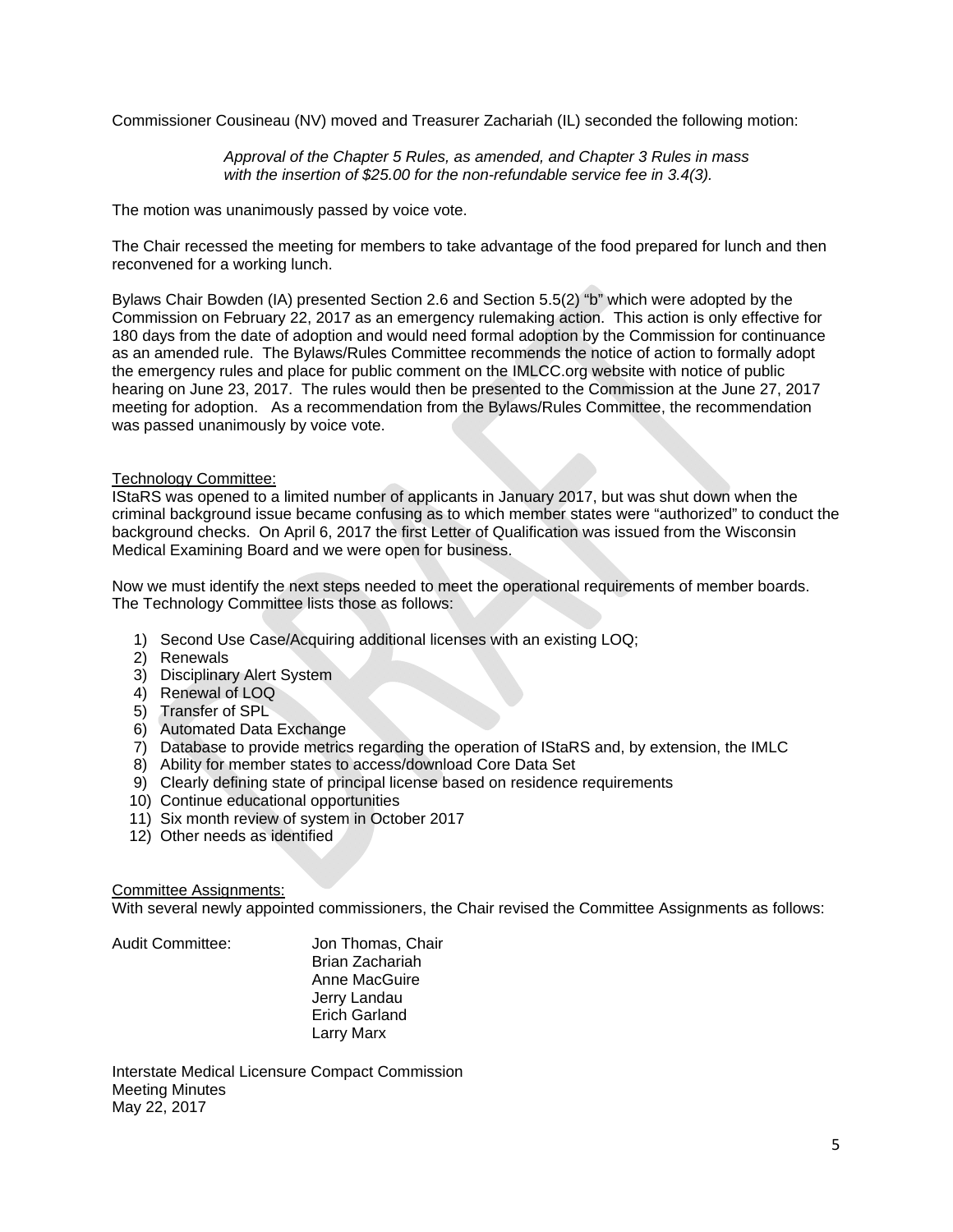| <b>Budget Committee:</b>                                  | Brian Zachariah, Chair<br><b>Claude Brunson</b><br>James Feist<br>Howard J. Falgout<br>Jerry Landau<br><b>Kenneth Simons</b><br>David Cook                        |
|-----------------------------------------------------------|-------------------------------------------------------------------------------------------------------------------------------------------------------------------|
| <b>Bylaws/Rules Committee:</b>                            | Mark Bowden, Chair<br><b>Edward Cousineau</b><br><b>Ruth Martinez</b><br>Larry Marx<br>Karen McGovern<br>Elmo Rosario                                             |
| Communications<br>Committee:                              | Diana Shepard, Chair<br>Mary Jo Romanco<br>Mark Spangler<br>Howard J. Falgout<br>lan Marquand<br>Eric Groce<br>John Hall<br>Margaret Hansen<br>Kimberly Templeton |
| <b>Technology Committee:</b>                              | Kevin Bohnenblust, Chair<br>Jon Thomas<br><b>Anne Lawler</b><br><b>Bryan Schneider</b><br>Robert Zondag<br>Melanie deLeon                                         |
| suling Overningtiana<br>$\mathbf{a}$ Example $\mathbf{c}$ |                                                                                                                                                                   |

# **Reports From Supporting Organizations**:

There were none.

# **Public Comments**:

Tracy Horsley, Director of the Locums Tenens Division of CompHealth, thanked the Commission for their diligent work on making interstate licensing a reality.

# **Final Commission Comments:**

Commissioner Marquand (MT) requested an update on the HRSA Grant. The Chair reported that the Commission is where it needs to be regarding the reporting to HRSA. Even though CSG will no longer be providing administrative support to the Commission, Rick Masters will remain as counsel for the Commission with the funding coming from the HRSA grant as well as the work of the Technology Committee and contract services with the Project Manager. Also funding for an Executive Director will be covered through the HRSA grant.

Each Commissioner was given an opportunity for closing comments.